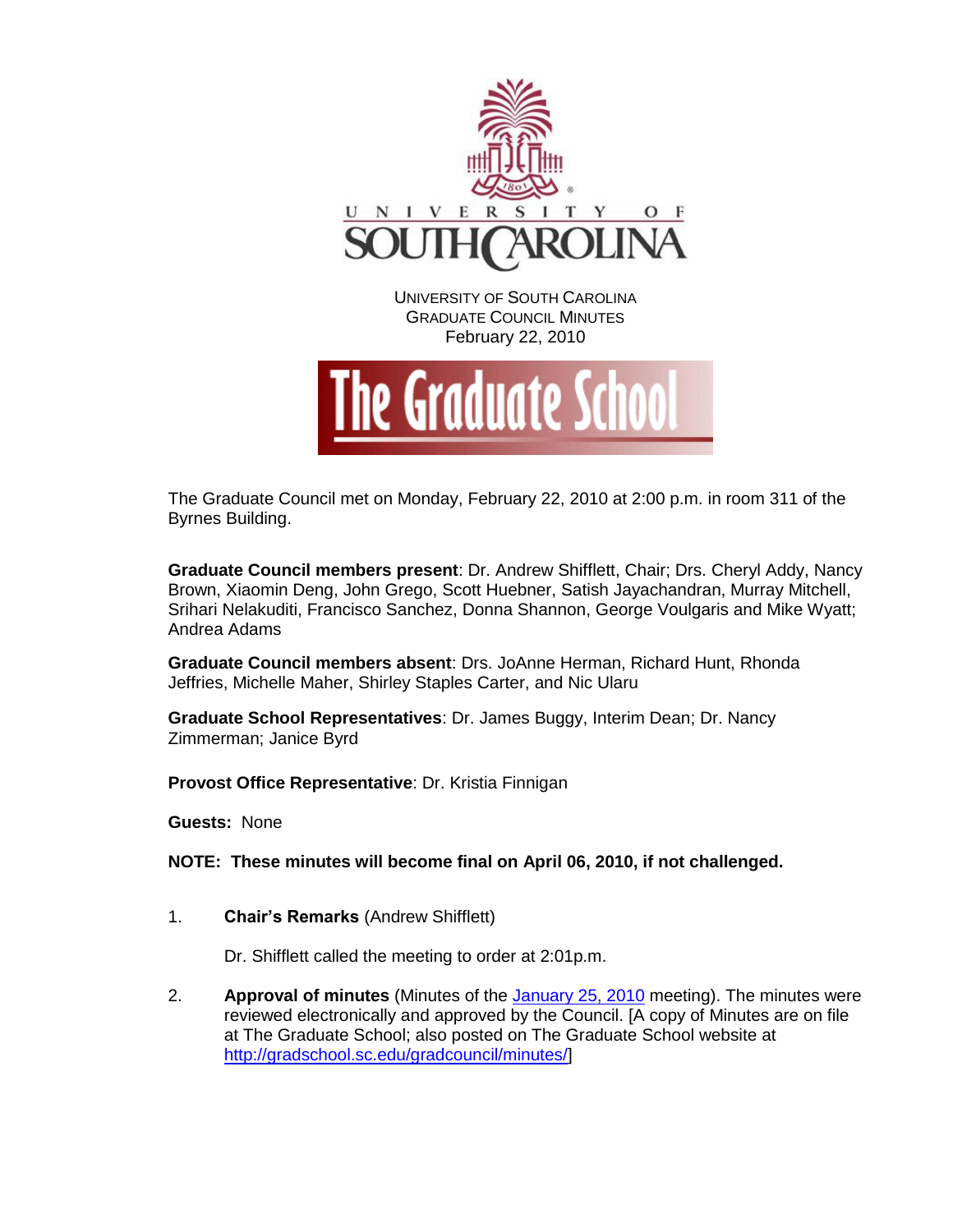## 3. **Report of the Interim Dean of The Graduate School** (James Buggy)

- Dr. Buggy advised the Council that the web-based *[Graduate Studies Bulletin](http://bulletin.sc.edu/index.php?catoid=4)* is now available on compact disc. Copies may be requested from Dr. Aaron Marterer, Associate Registrar.
- Dr. Buggy reported to the Council that The Office of Research and Graduate Education, in cooperation with the Office of the Provost, announced commencing February 15, 2010 the implementation of a new graduate fellowship program, [USC Presidential Doctoral Fellowships](http://www.sc.edu/research/pdf/USC_Presidential_Doctoral_Fellowships.pdf) aimed at enhancing PhD education at USC.
- Dr. Buggy informed the Council that Graduate Student Day will be held Friday, April  $2^{nd}$ . Dr. Buggy then advised the Council that students wishing to enter the competition must submit proposals online at [www.gradschool.sc.edu/gsd](http://www.gradschool.sc.edu/gsd) on or before February 26.

## 4. **Report of the Associate Dean / Secretary of the Graduate Council**  (Nancy Zimmerman)

Dr. Zimmerman reported that she had received feedback re the list of priorities for graduate education requested of Graduate Council by Dr. Kresovich. Significant discussion followed resulting in a preliminary categorization of four general priorities:

- 1) Improving quality of life for graduate students to enable recruitment and retention of quality graduate students - change in the formula for funding graduate education; restoration of tuition waivers for all doctoral students or better formulas for returning tuition to faculty supporting graduate students; full health insurance coverage; increased stipends; and better housing options; travel funds
- 2) Improving quality of life for faculty to enhance recruitment and retention of quality faculty – salary compression; reconsideration for recognition and compensation for graduate advising and directing theses and dissertations; travel funding; better communication and partnering on resource decisions by administration with faculty; course load; eliminate perception that certain programs are favored and promoted over others
- 3) Better marketing of ALL graduate programs and accomplishments to raise potential student, parent, and alumni awareness of quality programs offered and to raise rankings that drive those perceptions; strategic marketing of programs to include what graduates achieve, how many are hired, and where they are hired; increased fundraising and development for graduate education
- 4) Research center for faculty AND graduate students for "on-call" help with grant proposals, research methodology, grant administration, targeting appropriate publication venues, etc. ; and to promote interdisciplinary research by helping faculty and graduate students to network and to provide seed money incentives for interdisciplinary research and appointments.

Dr. Zimmerman will present a draft of the priorities proposal at the next meeting for final discussion and review by the Graduate Council before submission to Dr. Kresovich.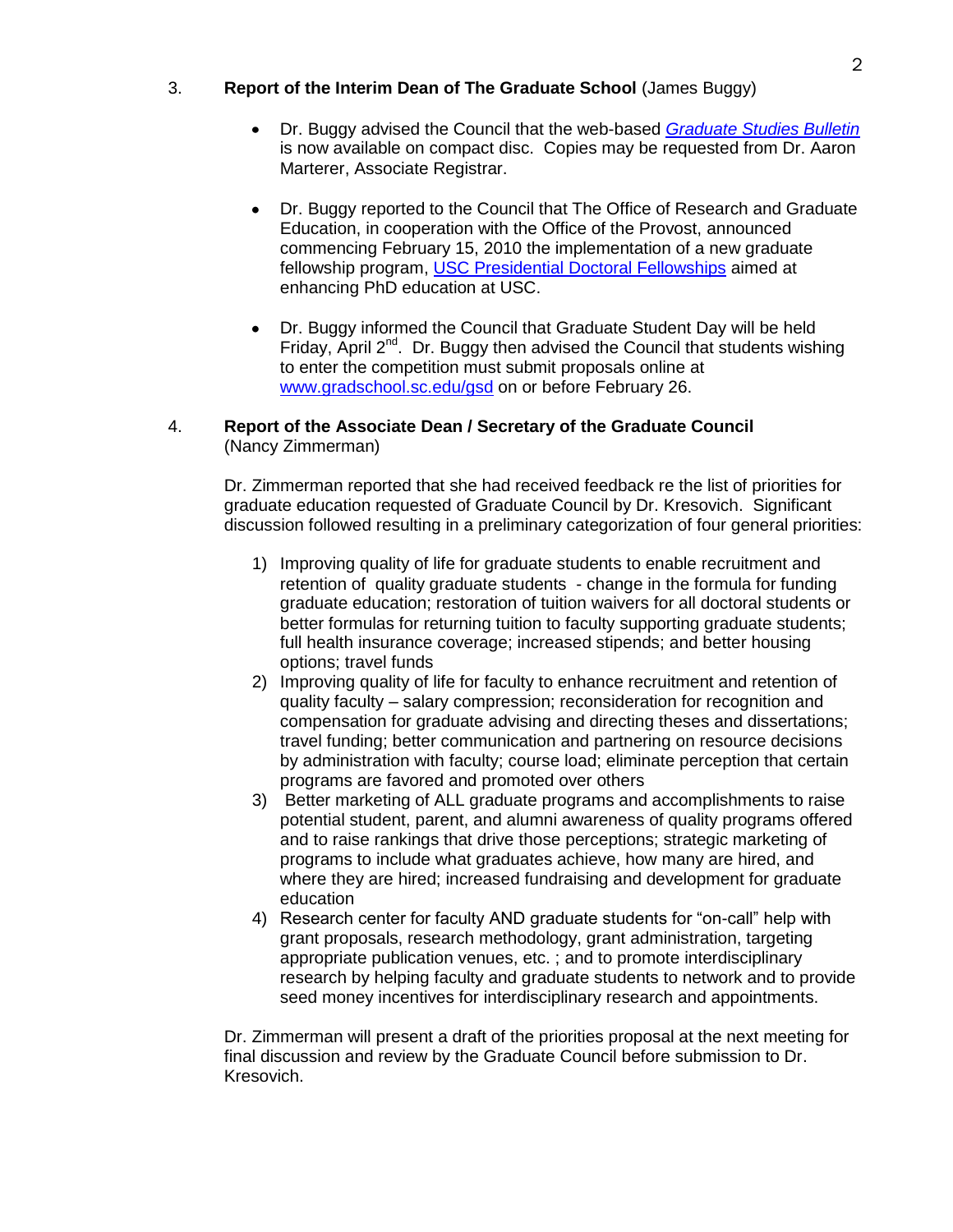5. **Report of the Graduate Student Association Representative** (Andrea Adams)

No Report

6. **Report of the Academic Policy and Practices Committee** (Francisco Sanchez)

### **APPROVED**

**Action 1: The Academic Policies and Practices Committee requests that Graduate Council reaffirm the Program of Study and doctoral candidacy policies for graduate education**.

#### **Certificate Program of Study**

(http://bulletin.sc.edu/content.php?catoid=4&navoid=646#Certificate\_Program\_of\_St udy):

A program of study is a list of courses that satisfy the requirements for the certificate. Every degree-seeking student, including students enrolled in a certificate program, must complete a program of study (POS) form approved and signed by student's academic advisor, and approved by the graduate director of the program that administers the certificate and the dean of The Graduate School. The signed POS is sent to The Graduate School and placed in the student's file. This formal agreement serves a number of purposes that benefit both the student and the University. It causes the student and advisor to engage in early planning with a specific goal in mind; it provides information on program requirements and for the planning of course offerings; it facilitates subsequent advisement; and it protects the student in the event of unexpected curriculum or faculty changes. The student must file a completed POS form within the first 12 hours of course work. If necessary, an approved program of study can be modified with a Request for Program Adjustment (G-RPA) form.

### **Master's Program of Study**

(http://bulletin.sc.edu/content.php?catoid=4&navoid=647#Master\_s\_Program\_of\_St udy)

A program of study is a list of courses that satisfy the requirements for the master's degree. Every degree-seeking student, including students enrolled in a master's program, must complete a Master's Program of Study (M-POS) form approved and signed by student's academic advisor, and approved by the graduate director of the program and the dean of The Graduate School. The signed M-POS is sent to The Graduate School and placed in the student's file. This formal agreement serves a number of purposes that benefit both the student and the University. It causes the student and advisor to engage in early planning with a specific goal in mind; it provides information on program requirements and for the planning of course offerings; it facilitates subsequent advisement; and it protects the student in the event of unexpected curriculum or faculty changes. The student must file a completed M-POS form within the first 12 months of course work. If necessary, an approved program of study can be modified with a Request for Program Adjustment (G-RPA) form.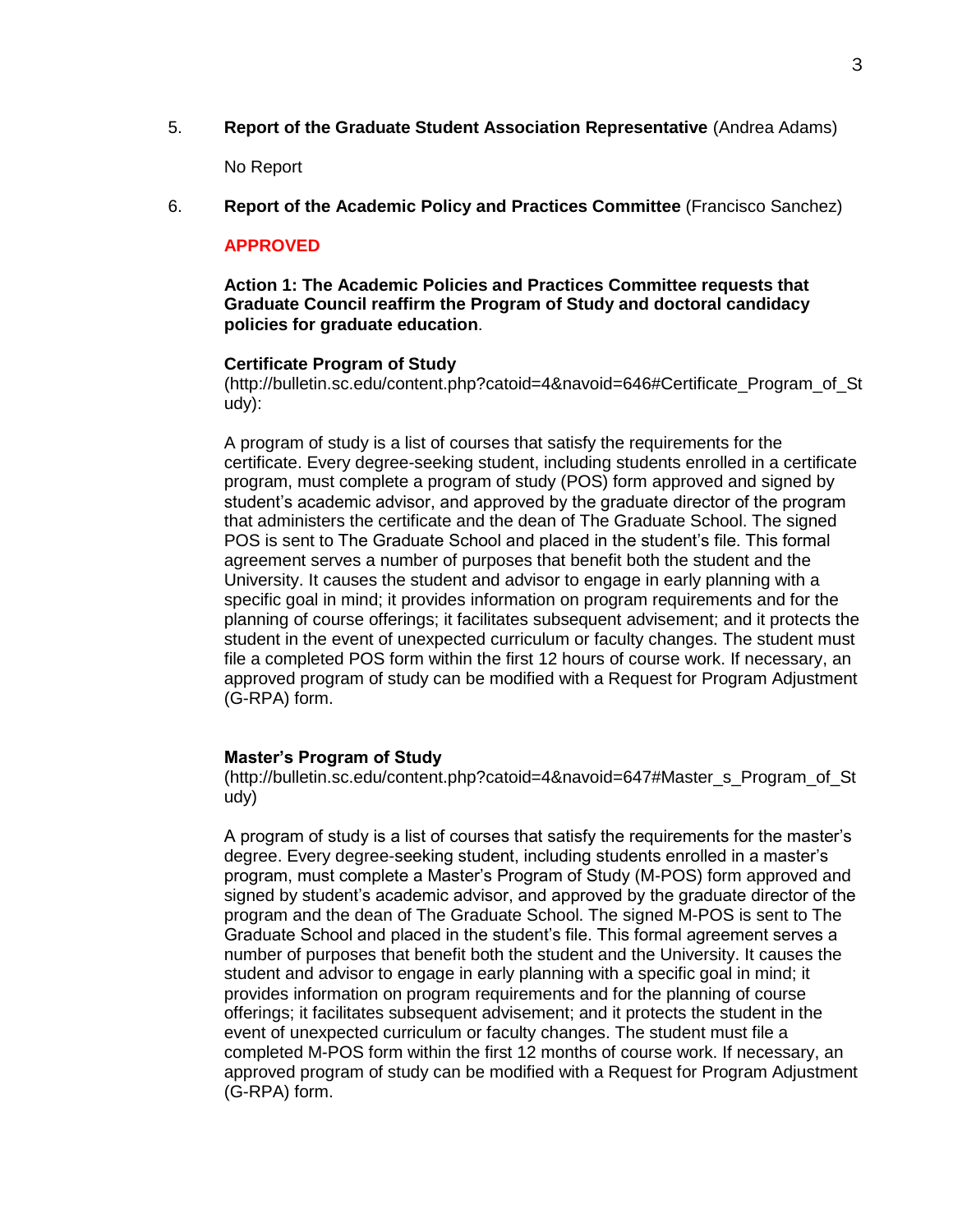#### **Doctoral Program of Study**

[\(http://bulletin.sc.edu/content.php?catoid=4&navoid=648#Doctoral\\_Program\\_of\\_Stu](http://bulletin.sc.edu/content.php?catoid=4&navoid=648#Doctoral_Program_of_Study)  $\underline{dy}$  $\underline{dy}$  $\underline{dy}$ )

Every doctoral degree student must file a doctoral program of study (D-POS) in The Graduate School for approval by the dean of The Graduate School. A program of study is a list of courses that satisfy degree requirements and is one of the degree audit documents. It allows the student and the advisor to engage in early planning of course work, explore research interests, and discuss requirements for progress toward degree; facilitates subsequent advisement; and protects the student in the event of unexpected curriculum or faculty changes. The doctoral student must file a completed Doctoral Program of Study (D-POS) form within the first 24 months of course work, but earlier if possible. The D-POS must be signed by the chair of the student's Advisory Committee, the graduate director of the program, and the dean of The Graduate School. If necessary, an approved program of study can be modified with a Request for Program Adjustment (G-RPA) form.

All doctoral candidates are required to successfully complete and include a minimum of 12 hours of dissertation preparation (899) on the Program of Study, but up to 30 hours of dissertation preparation (899) or 30 hours of a combination of dissertation (899) and thesis (799) preparation are allowed on a doctoral program of study.

#### **Admission to Doctoral Candidacy for Doctor of Philosophy and Other Doctoral Degrees**

[\(http://bulletin.sc.edu/content.php?catoid=4&navoid=648#Residency\\_Requirement\)](http://bulletin.sc.edu/content.php?catoid=4&navoid=648#Residency_Requirement)

Upon nomination from the doctoral program, the dean of The Graduate School considers students for admission to doctoral candidacy, but only after the student is fully admitted to the doctoral degree program by the academic unit, passes the qualifying examination, and submits an approved doctoral program of study (D-POS) to the dean of The Graduate School. No student is admitted to candidacy by the dean of The Graduate School until after completion of all three conditions and written nomination is received from the academic program. The Graduate School will notify the student and the graduate director of the student's program when the student has been admitted to candidacy.

*Note:* Admission to candidacy must be granted at least one full academic year before the awarding of the degree.

#### **APPROVED**

**Action 2: The Academic Policies and Practices Committee requests that Graduate Council approve an increase in the number of hours a student admitted to the Accelerated Bachelor's/Master's program can enroll in from 9 to 12. Additionally, the Committee recommends that the name of the program be changed to Accelerated Bachelor's/Graduate Degree Plan.** 

#### New Wording:

The Accelerated Bachelor's/Graduate Degree Plan allows USC undergraduate students to apply up to twelve graduate credits toward both undergraduate and graduate degree requirements. To be eligible, students must have completed at least 90 hours of undergraduate course work, have a minimum GPA of 3.40 overall,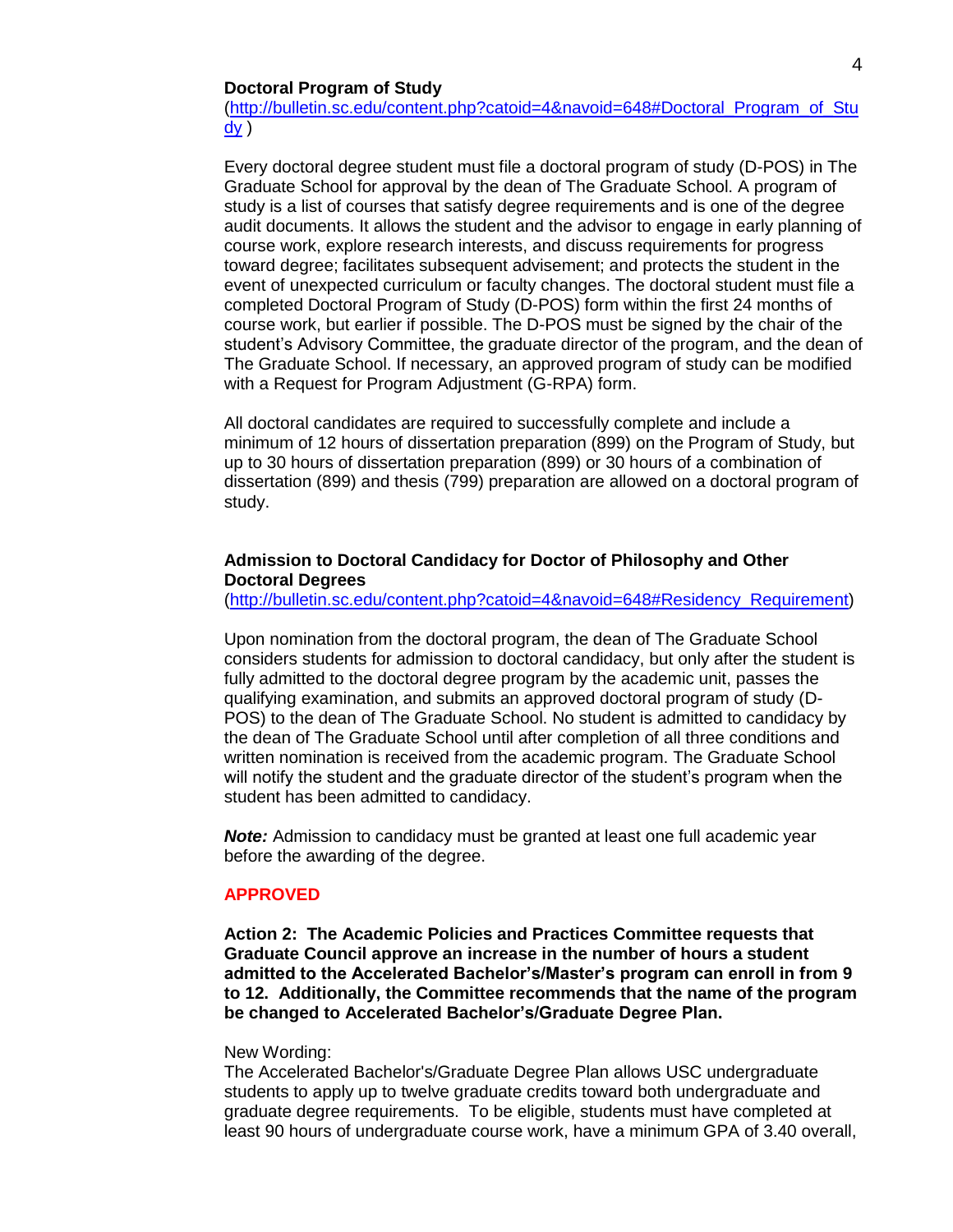as well as in their undergraduate major, and have approval of their undergraduate advisor and the Graduate Director of the relevant program . Admission to the Accelerated Bachelor's/\Graduate Degree Plan does not require application for admission to a graduate program, nor does it guarantee admission to the proposed graduate program. Students must submit to the dean of the Graduate School an [application for admission to the Acclerated Bachelor's/Graduate Degree Plan](http://gradschool.sc.edu/DocLibrary/documents/G-BMPA.bachelors.masters.plan.admission.GS59.pdf) and an [Accelerated Bachelor's Graduate Degree Plan Course Work Authorization form](http://gradschool.sc.edu/DocLibrary/documents/G-BMCA.bachelors.master.plan.coursework.GS19a.pdf) to the dean of the Graduate School with all required signatures.

#### **Other Committee Reports**

7. **Report of the Committee on 500/600 Level Courses, Distance Education, and Special Courses** (Nancy Zimmerman)

Faculty Senate Committee on Curricula and Courses met on Friday, February 12, 2010 at 2:30 PM.

Approvals:  $ECON 515 - new$ 

The next meeting of the Committee on Curricula and Courses will be held on Friday, March 26, 2010 at 2:30 PM.

| Special Topics Course Approvals: |                  |                       |
|----------------------------------|------------------|-----------------------|
| <b>May Session</b>               |                  |                       |
| <b>CRJU 591M</b>                 | <b>ENVR 501M</b> | JOUR 563M (Section 1) |
| JOUR 563 M (Section 2)           | RELG 594M        |                       |
| Summer I/II 2010                 |                  |                       |
| <b>CRJU 591 M</b>                | ELCT 891B        | JOUR 563A             |
| <b>JOUR 563S</b>                 | MUED 554A        | THEA 599A             |
| <b>Fall 2010</b>                 |                  |                       |
| ECIV 790B                        | EMCH 561B        | EMCH 561N             |
| <b>JOUR 563A</b>                 | MUSC 744T        | MUSC 744W             |
| <b>PSYC 888S</b>                 | <b>RELG 5921</b> | <b>RELG 594E</b>      |
| RELG 594J                        | SLIS 795A        | <b>SLIS 795A</b>      |
|                                  |                  |                       |

### 8. **Fellowships and Scholarships Committee** (Cheryl Addy)

- Dr. Addy informed the Council that Travel Grant awards for travel February  $\bullet$ 2010 – May 2010 has been allocated by The Graduate School as well as the Office of Research and Graduate Education. The award winners can be viewed at<http://gradschool.sc.edu/support/travelawards.htm> .
- Dr. Addy advised the Council that the spring semester is a very busy semester for the Fellowships and Scholarships committee due to many upcoming deadlines which are outlined on The Graduate School website at <http://gradschool.sc.edu/support/> .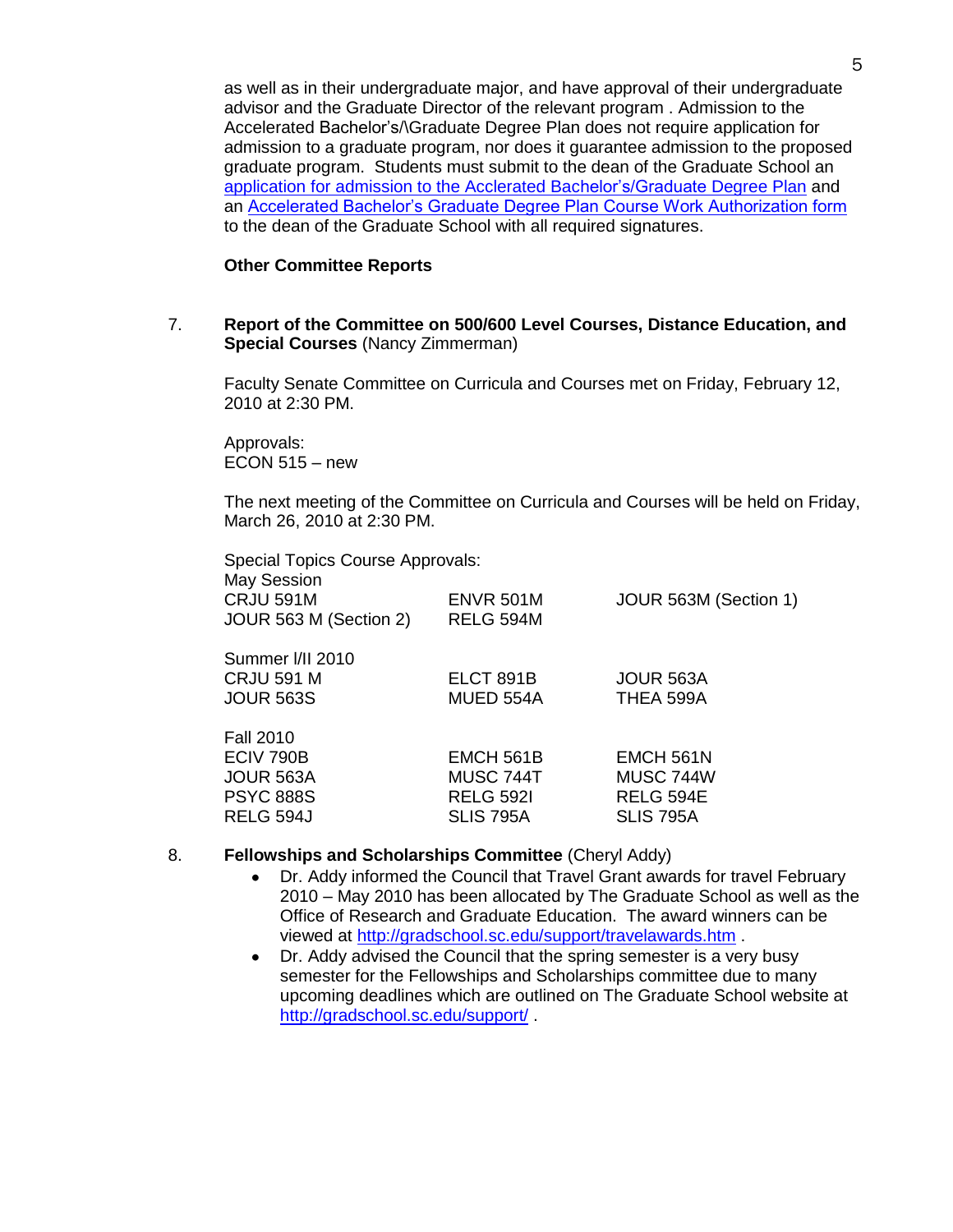9. **Report of the Humanities, Social Sciences, Education, and Related Professional Programs Committee** (Murray Mitchell)

# **COLLEGE OF ARTS AND SCIENCES**

*Philosophy*

Course Change Proposal: **APPROVED From:** PHIL [765 Proseminar \(3\)](http://gradschool.sc.edu/gradcouncil/09-10_Curricula/CCP%20PHIL%20765.pdf)

Critical reading of a philosophical text or series of related texts. Required of all doctoral degree candidates during the first year of course work.

## **To: DELETE**

[Effective: Fall 2010]

# *Political Science*

Bulletin Change: **APPROVED**

[M.A. in International Studies](http://gradschool.sc.edu/gradcouncil/09-10_Curricula/BCH%20M.A.%20in%20International%20Studies.pdf) The 2009-2010 *Graduate Studies Bulletin* [\(http://bulletin.sc.edu/preview\\_program.php?catoid=4&poid=9](http://bulletin.sc.edu/preview_program.php?catoid=4&poid=903&returnto=556) [03&returnto=556](http://bulletin.sc.edu/preview_program.php?catoid=4&poid=903&returnto=556)) has an inaccurate description of the M.A. International Studies Program/Degree.

[Effective: Fall 2010]

10. **Report of Science, Math, and Related Professional Programs Committee** (Mike Wyatt)

## **COLLEGE OF PHARMACY**

*Pharmaceutical and Biomedical Sciences*

Bulletin Change: **APPROVED**

[Pharmaceutical Sciences](http://gradschool.sc.edu/gradcouncil/09-10_Curricula/BCH%20Pharmacy.pdf) Delete PHAR 522, PHAR 527, and PHAR 528 from the "Courses for the College of Pharmacy" globally within the *Graduate Studies Bulletin*.

[Effective: Summer I 2010]

11. **Report of the Petitions and Appeals Committee** (Nic Ularu)

No Report

## 12. **Old Business**

### 13. **New Business**

Dr. Voulgaris asked the Academic Policy and Practices committee to consider increasing the Concurrent Enrollment policy to change from 9 hours to 12 to align with the 12 hours for Accelerated Bachelor's / Graduate Programs.

14. **Good of the Order**